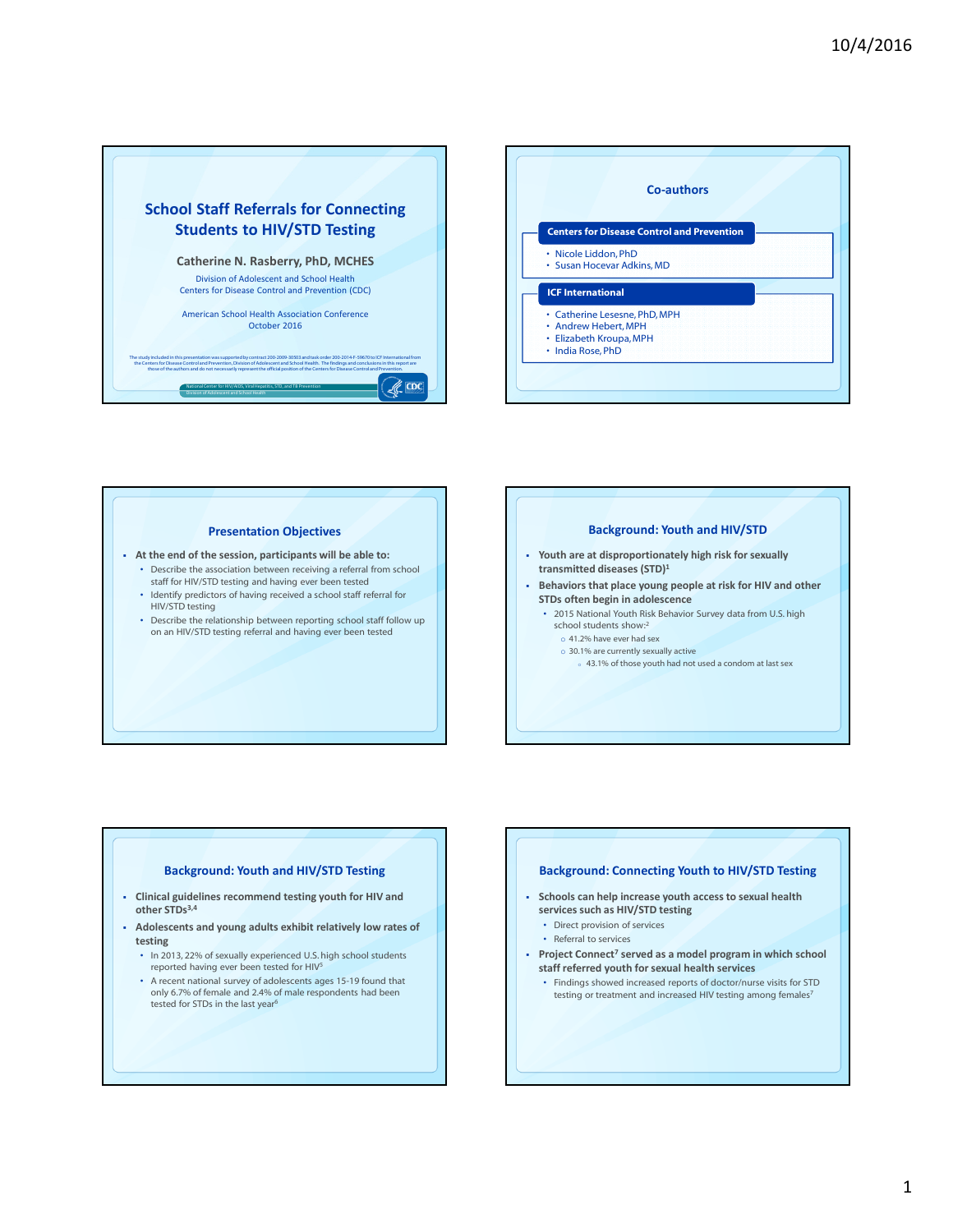#### Study Purpose

 Purpose: To explore predictors of receiving HIV/STD testing and referral for HIV/STD testing, with a focus on referral follow-up

## Method: Study Background

- Data collected as baseline (pre-intervention) evaluation data for a school-centered HIV/STD prevention program • 7 high schools in Broward County Public Schools (BCPS)
- Outcomes of interest
- Improved school climate and use of sexual health services

#### • Program strategies

• Multi-component approaches including supporting school staff to connect students to HIV and STD-related services

#### Method: Procedure

- 46-item paper-and-pencil questionnaire
	- Student characteristics
	- Sexual risk behaviors
	- School climate
	- School experiences related to HIV and STD (e.g., having been referred by staff for HIV or STD testing or treatment)
- Census of students in 7 high schools
- Passive parental consent
- $\blacksquare$  Teachers proctored the self-administered  $\blacksquare$ survey

## Method: Measures • Categorical; responses for each year ranging from "12 years old or younger" to "18 years old or older" Race and ethnicity • Created 4-category variable: (1) Black, non-Hispanic; (2) White, non-Hispanic (used as referent group); (3) Hispanic (of any race); (4) other or multi-racial

Ever had sex

Age

ass. 2014<br>WARD COUNTY<br>TH & SCHOOL CLIMATE .<br>Pra avanj k Kind por koprikista il antoni. Ta povijesta kind a surike di troja a por objecti Tarono<br>kondi (K.C. drevensa) vone kopito urben, aspravna ski masurant kretačnjegova denomna kritacija<br>K por object in tretačnim

- Yes/no answer to "Have you ever had sex?"
- Sex was defined as "vaginal, oral, or anal sex"

# Method: Measures

- Ever tested for HIV/STD
	- "Have you ever been tested for HIV, the virus that causes AIDS? (Do not count tests done if you donated blood)?"
	- "Have you ever been tested for other STDs such as genital herpes, chlamydia, syphilis, or genital warts?"
	- Response options: yes, no, and I don't know
	- "Yes" to either item was coded as "yes" for having ever been tested for HIV/STD

## Method: Measures

- Receipt of referral from school staff for HIV or STD testing or treatment
	- "During this school year, did a staff member at your school (such as a teacher, counselor, nurse, coach, or other school staff) provide you with a referral to HIV testing services or treatment?"
	- "During this school year, did a staff member at your school (such as a teacher, counselor, nurse, coach, or other school staff) provide you with a referral to STD testing services or treatment?"
	- Response options: yes and no
	- "Yes" to either item was coded as "yes" for having received a referral from school staff for HIV or STD testing or treatment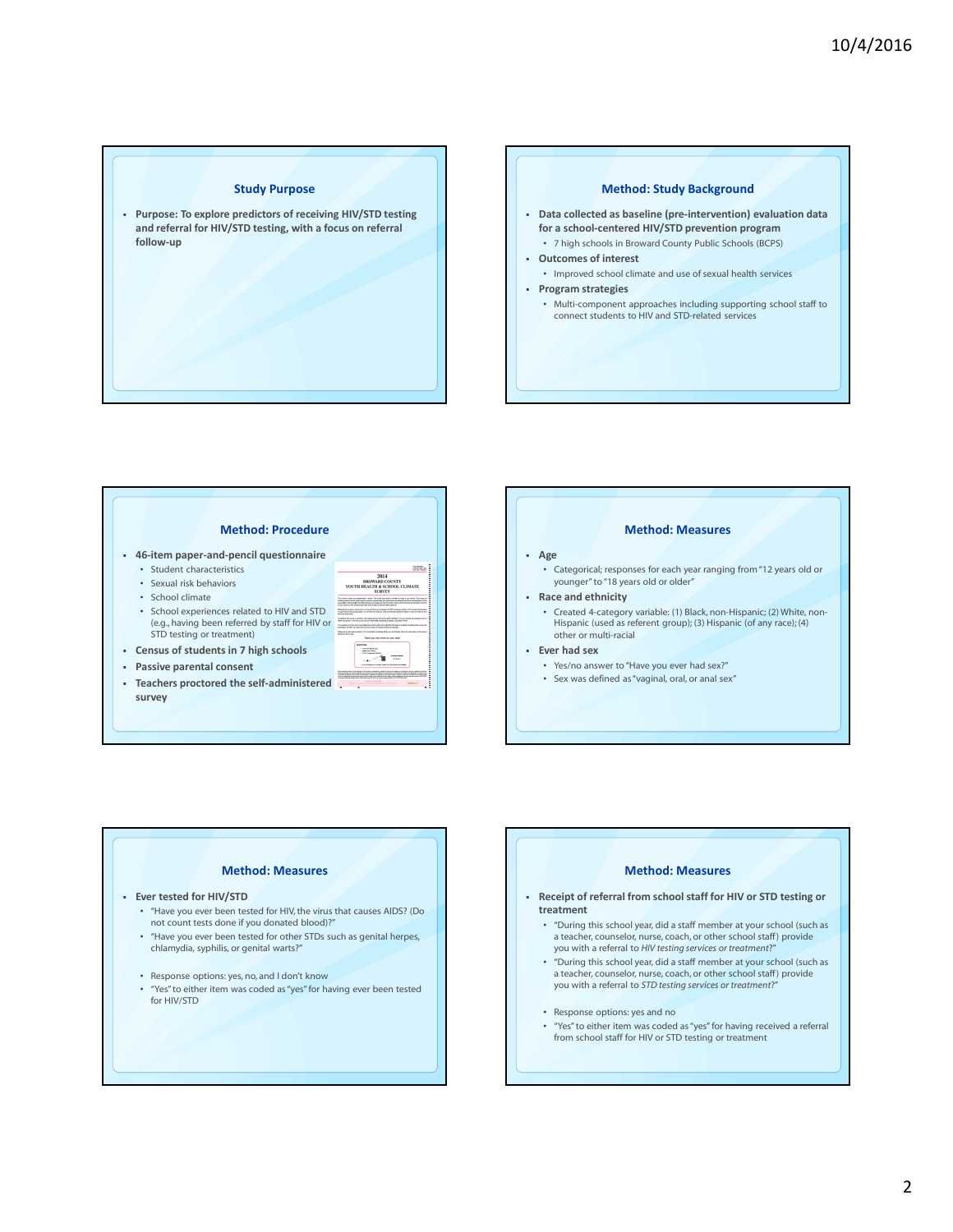#### Method: Measures

- Among students who received referrals: • Receipt of testing due to referral
	- o "Did you receive HIV testing because of the referral?"
	- o "Did you receive STD testing because of the referral?"
	- Receipt of follow-up on the referral
		- $\circ$  "Did that person check to see that you receive HIV testing?"
		- o "Did that person check to see that you receive STD testing?"
	- Response options: yes, no, and I don't want to say
	- "Yes" to either item was coded as "yes" for having received HIV or STD testing because of a referral

#### Method: Participants

#### Full sample

- Surveys completed by 11,681 students
- Response rate  $= 79.5\%$

#### Analytic sample

- 319 students with ≥25% of items missing were excluded
- An additional 59 students reporting being 12 years of age were
- excluded 1. CDC's recommendations for HIV testing begin at age 13
- 2. Respondents reporting being age 12 and under exhibited aberrant
- response patterns
- Final analytic sample  $= 11,303$

| <b>Full sample</b>                                                            | <b>Method: Participants</b><br><b>Analytic sample</b>          | $n=11,303$                                                                                        |
|-------------------------------------------------------------------------------|----------------------------------------------------------------|---------------------------------------------------------------------------------------------------|
| <b>Surveys</b><br>completed by<br>11,681 students<br>Response rate =<br>79.5% | 319 students with<br>>25% of items<br>missing were<br>excluded | An additional<br>59 students<br>reporting being<br>12 years of age or<br>younger were<br>excluded |
|                                                                               |                                                                |                                                                                                   |

# Methods: Analysis **Descriptive statistics**  $\cdot$   $x^2$  tests Firth's penalized maximum likelihood regression • This specialized technique helps account for bias potential introduced from rare events, given that referrals were provided to few students in the full sample

|       | <b>Findings: Sample Characteristics</b>                                                            |       |                                                |  |
|-------|----------------------------------------------------------------------------------------------------|-------|------------------------------------------------|--|
| 50.7% | <b>Female</b>                                                                                      |       |                                                |  |
| 40.7% | <b>Hispanic/Latino</b>                                                                             | 34.7% | <b>Black/African American.</b><br>non-Hispanic |  |
| 15.86 | Mean age (SD=1.22)                                                                                 |       |                                                |  |
| 12.9% | Sexual minority youth (based on reported attraction,<br>identity, and/or behavior)                 |       |                                                |  |
| 40.7% | <b>Reported having ever had sex</b>                                                                |       |                                                |  |
| 17.0% | Reported having ever been tested for HIV or other STDs<br>(30.2% of sexually experienced students) |       |                                                |  |
|       |                                                                                                    |       |                                                |  |

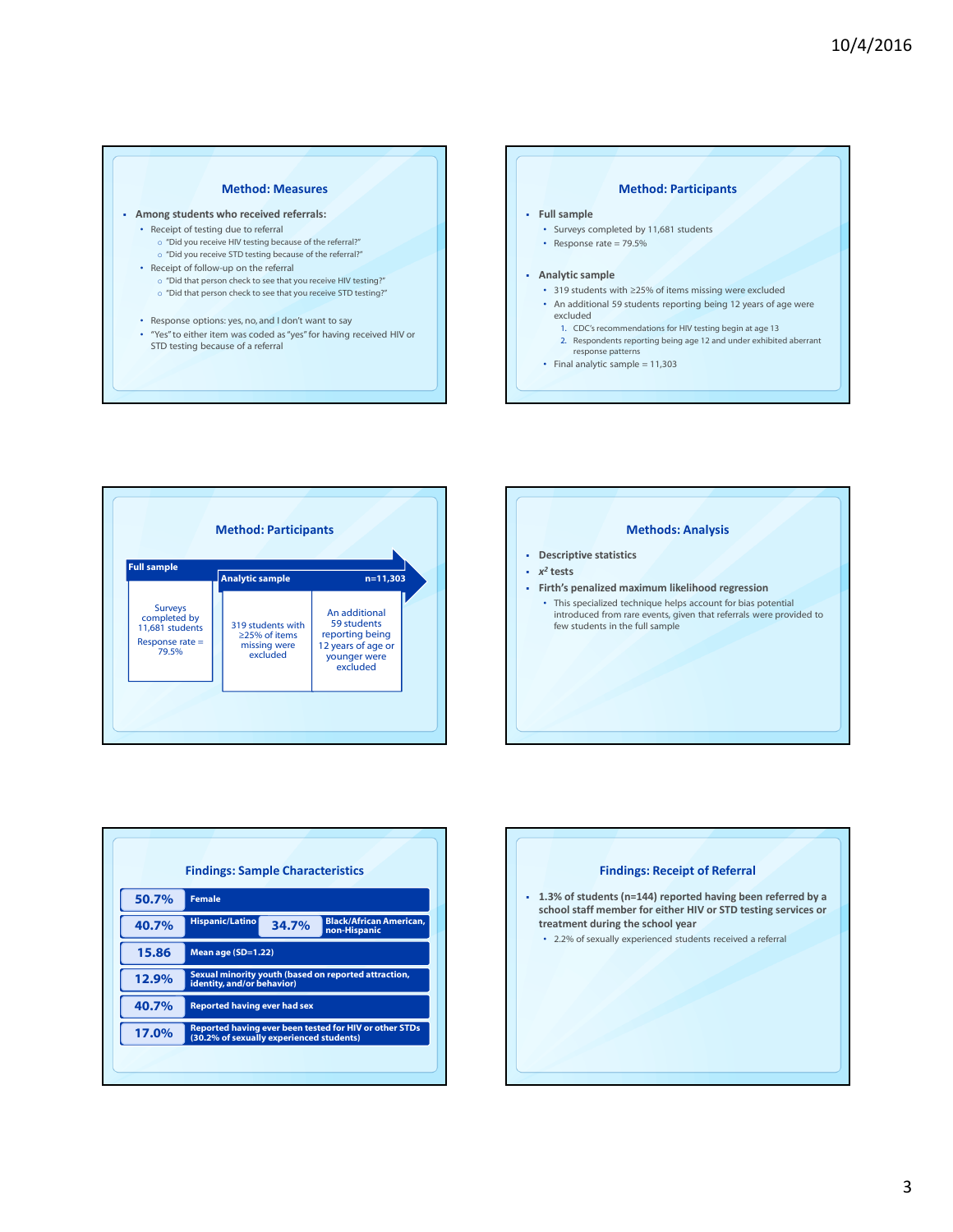#### Findings: Receipt of Referral

Penalized maximum likelihood logistic regression to predict having received a referral for HIV or STD testing or treatment  $(n=10,650)$ 

| 2.492 |                 |                                                                                                                  |
|-------|-----------------|------------------------------------------------------------------------------------------------------------------|
|       | 1.699-3.654     | $-.001$                                                                                                          |
| 1.074 | $0.927 - 1.244$ | .340                                                                                                             |
|       |                 |                                                                                                                  |
| 1.652 | 0.916-2.979     | .095                                                                                                             |
| 1.443 | 0.803-2.590     | .220                                                                                                             |
| 2.717 | 1.351-5.462     | .005                                                                                                             |
| 3.799 | 2.567-5.621     | $-.001$                                                                                                          |
| 2.579 | 1.755-3.788     | $-.001$                                                                                                          |
|       |                 |                                                                                                                  |
|       |                 | Table notes. Missing data are not included. CI = confidence interval. Model Wald $x^2(7)$ = 103.20, $p < .001$ . |



## Findings: Receipt of HIV or STD Testing

Penalized maximum likelihood logistic regression to predict reporting have been tested for HIV or other STDs (n=9,998)

| <b>Predictor variable</b>                                                                                               | <b>Odds Ratio</b> | 95% CI      | p-value |
|-------------------------------------------------------------------------------------------------------------------------|-------------------|-------------|---------|
| Sex (male)                                                                                                              | 0.908             | 0.809-1.018 | .099    |
| Age                                                                                                                     | 1.180             | 1.125-1.238 | $-.001$ |
| Race/ethnicity                                                                                                          |                   |             |         |
| <b>Black/African American, Non-Hispanic</b>                                                                             | 1.391             | 1.176-1.644 | $-.001$ |
| <b>Hispanic</b>                                                                                                         | 1.050             | 0.889-1.241 | .565    |
| Other or multiracial                                                                                                    | 1.230             | 0.960-1.575 | .102    |
| <b>Sexual minority</b>                                                                                                  | 1.230             | 1.055-1.434 | .008    |
| <b>Ever had sex</b>                                                                                                     | 4.451             | 3.936-5.033 | $-.001$ |
| <b>Received school staff referral for</b><br><b>HIV/STD testing</b>                                                     | 3.173             | 2.144-4.696 | $-.001$ |
| Table notes. Missing data are not included. CI = confidence interval. Model Wald x <sup>2</sup> (7) = 103.20, p < .001. |                   |             |         |

|                                             | <b>Findings: Referral Follow-up</b>                                                                                                                                                                                 |  |  |  |  |
|---------------------------------------------|---------------------------------------------------------------------------------------------------------------------------------------------------------------------------------------------------------------------|--|--|--|--|
| Among students who reported referrals:<br>٠ |                                                                                                                                                                                                                     |  |  |  |  |
|                                             | • 30.2% reported follow up on the referral                                                                                                                                                                          |  |  |  |  |
|                                             | • Students who received follow-up were more likely to report<br>having received HIV or STD testing than those who did not $(x^2 =$<br>$10.86, p = .001$<br>o 71.9% of students with follow up reported being tested |  |  |  |  |
|                                             | o 37.0% of students without follow up reported being tested                                                                                                                                                         |  |  |  |  |
|                                             |                                                                                                                                                                                                                     |  |  |  |  |

| Penalized maximum likelihood logistic regression to predict<br>having been tested for HIV or other STDs among students who<br>report they were referred for HIV/STD testing/treatment (n=99) |                   |              |         |
|----------------------------------------------------------------------------------------------------------------------------------------------------------------------------------------------|-------------------|--------------|---------|
| <b>Predictor variable</b>                                                                                                                                                                    | <b>Odds Ratio</b> | 95% CI       | p-value |
| Sex (male)                                                                                                                                                                                   | 1.402             | 0.551-3.571  | .478    |
| Age                                                                                                                                                                                          | 1341              | 0.956-1.881  | .089    |
| Race/ethnicity                                                                                                                                                                               |                   |              |         |
| Black/African American, Non-Hispanic                                                                                                                                                         | 2.399             | 0.513-11.218 | 266     |
| <b>Hispanic</b>                                                                                                                                                                              | 2.618             | 0.560-12.241 | 221     |
| Other or multiracial                                                                                                                                                                         | 1.906             | 0.305-11.897 | .490    |
| <b>Sexual minority</b>                                                                                                                                                                       | 1.201             | 0.476-3.029  | .698    |
| Ever had sex                                                                                                                                                                                 | 1.537             | 0.571-4.133  | .395    |
| School staff checked to see if student<br>received testing                                                                                                                                   | 3.288             | 1.313-8.231  | .011    |

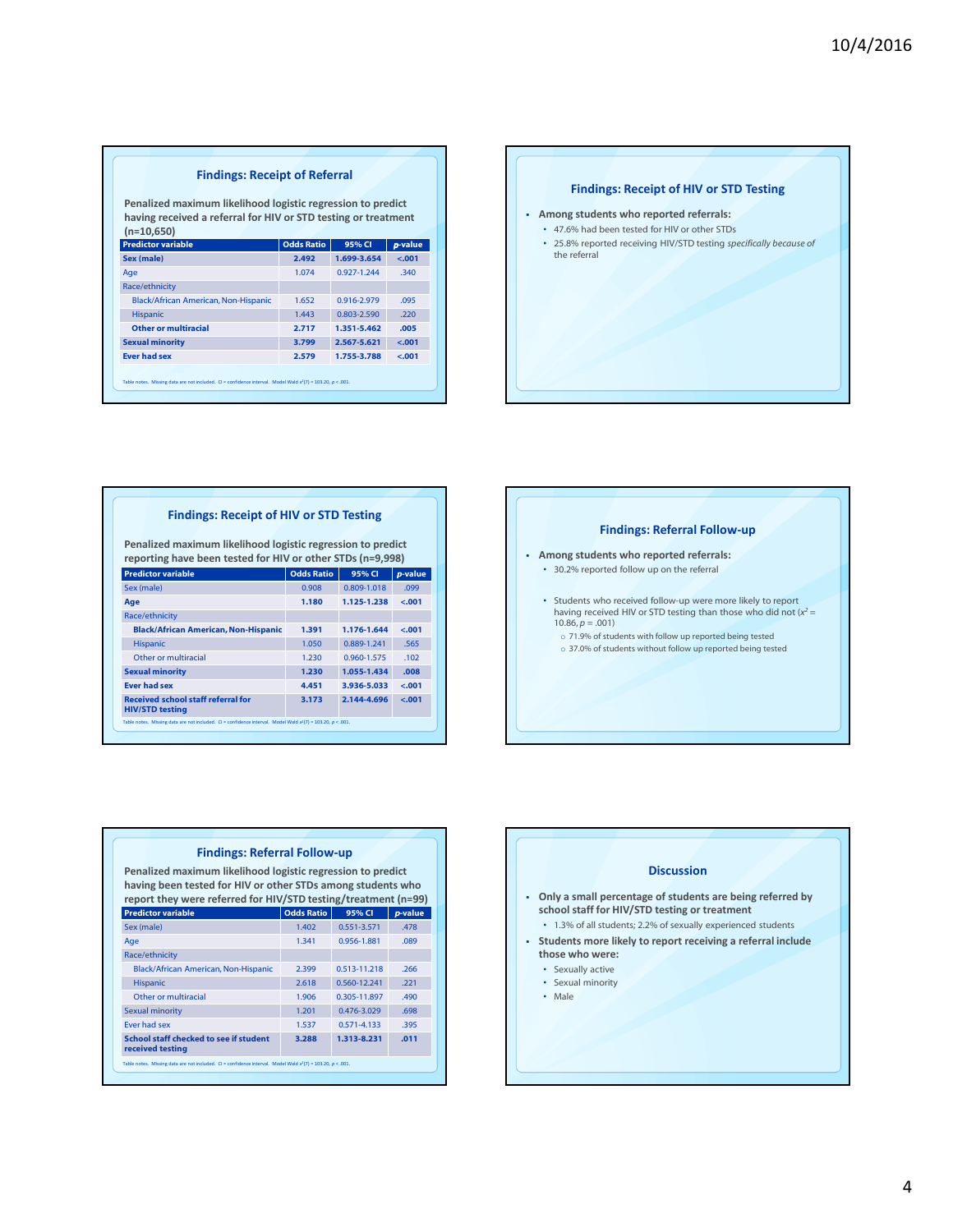#### Discussion

- The odds of having been tested for HIV/STD were more than 3 times as high for students who received staff referrals
	- Consistent with other research that finds provider recommendations for testing are associated with getting tested8,9,10
	- Among youth who received referrals:
	- o More than a quarter said they were tested specifically because of the referral.

### Discussion

- Among students who received referrals, the odds of having been tested were more than 3 times as high for students who received follow-up on their referrals
	- Among students who received follow-up on their referrals, almost three-quarters had been tested
	- However, a relatively low percentage of youth reporting getting follow-up

#### Limitations

- Data were self-reported & cross-sectional
- Data do not represent all students in the district or high school students more broadly
- Data provide no information on who initiated referrals (staff or students)
	- Data were collected prior to referral-related intervention efforts
- Analyses on referral follow-up were conducted with a small subset of students

#### Implications for Schools

- Referrals matter
- Overall referral rates are low—school staff can increase referrals as a way to increase student access to services
	- Referral processes can be clearly articulated
	- Professional development is likely to be important for referral to sensitive services
- School staff may be well-positioned to reach certain subgroups of students • Males
	-
	- Sexual minority youth
- Referral processes can include follow-up to maximize impact





#### References

- 
- $\label{thm:main} \begin{minipage}[t]{0.9\textwidth} \begin{minipage}[t]{0.9\textwidth} \begin{minipage}[t]{0.9\textwidth} \begin{minipage}[t]{0.9\textwidth} \begin{minipage}[t]{0.9\textwidth} \begin{minipage}[t]{0.9\textwidth} \begin{minipage}[t]{0.9\textwidth} \begin{minipage}[t]{0.9\textwidth} \begin{minipage}[t]{0.9\textwidth} \begin{minipage}[t]{0.9\textwidth} \begin{minipage}[t]{0.9\textwidth} \begin{minipage}[t]{0.9\textwidth} \begin{minipage}[t]{0.9\textwidth} \begin{min$
- 
- and pregnant women in health-care settings. MMWR. 2006;55:1-24. 4. Centers for Disease Control and Prevention. Sexually transmitted diseases treatment guidelines, 2015. MMWR.
- 2015;64:1-137.<br>
2015;64:1-137. Centers for Disease Control and Prevention. Sexual risk behaviors: HIV, STD, & teen pregnancy prevention. 2015.<br>
Available at : https://www.cdc.gov/heathtwyoutli/sexualblehaviors/index.html,
- 
- intervention: Linking sexually experienced youth to sexual and reproductive health care. *J Adol Health.*<br>2014;55:528-534.
- 
- s. Centers for Disease Control and Prevention. Hilly prevalence, unrecognized infection, and HIV testing among<br>men who have sex with men  $-\text{Fwe U.S.}$  cities, June 2004-April 2005. MMWR: 2005;54:597-601.<br>9. Fernandez MI, Bow